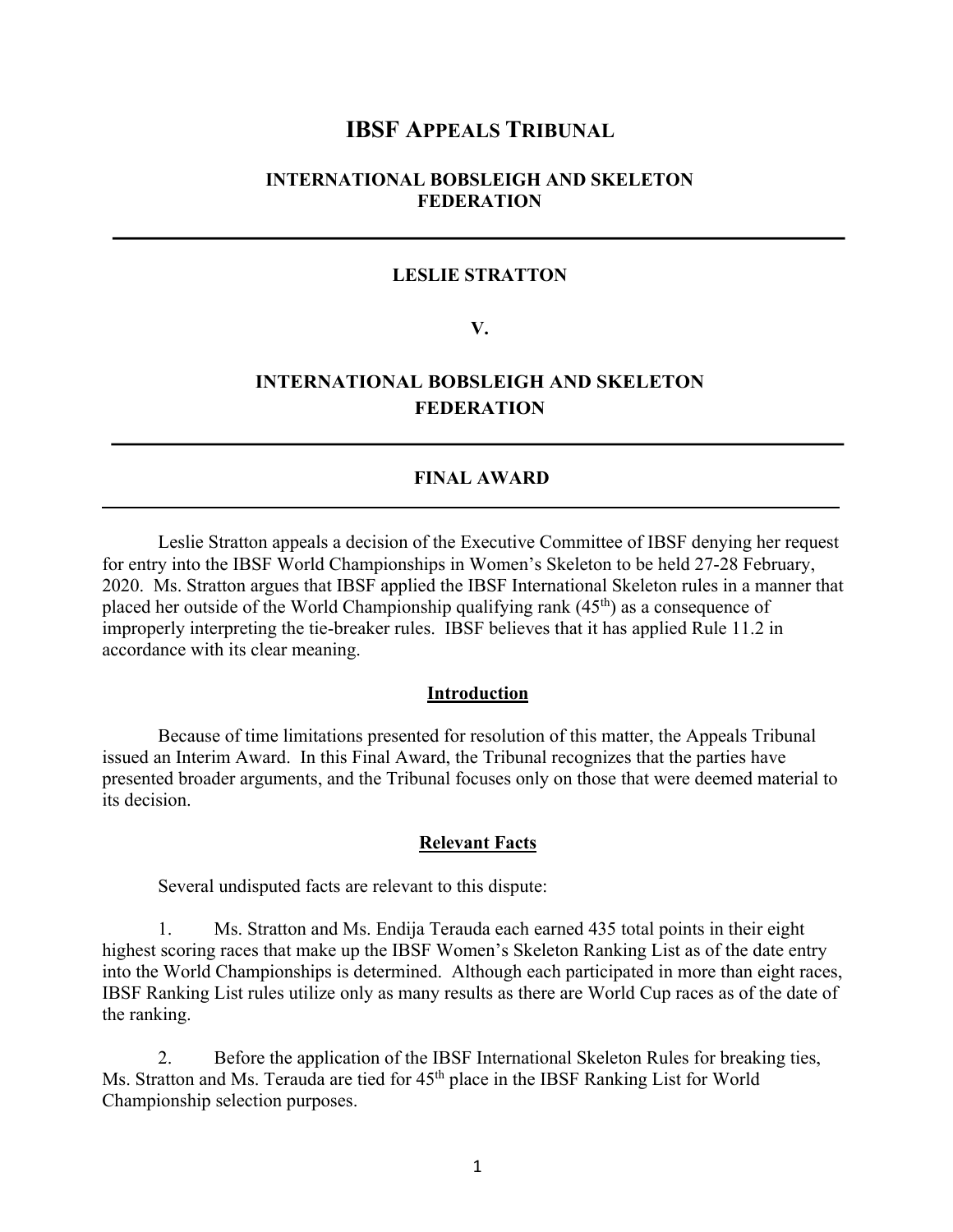2. Ms. Stratton earned more World Cup points than Ms. Terauda (who did not enter any World Cup races).

3. Ms. Terauda's single best race in terms of ranking points was  $6<sup>th</sup>$  place (88 points) at the Junior World Championships.

4. Ms. Stratton's best race was an  $8<sup>th</sup>$  place finish (80 points) in the World Cup race at Konigsee. (Ms. Stratton earned 80 points at the Lake Placid World Cup as well, but Konigsee WC was more recent and therefore potentially relevant to any tie-breakers).

5. The prior version of the International Skeleton Rules provided the following tiebreaker principles:

*In cases of equal points, the following decision criteria apply to the IBSF Ranking List:* 

*• first, the highest single point score;* 

*• next, in the event of a draw, the better scores at the race immediately previous (World Cup points are of higher priority than points obtained in the other race series)* 

### **Analysis**

By virtue of having earned more points in World Cup races, Ms. Stratton claims that she should be awarded 45<sup>th</sup> place. IBSF claims that Ms. Terauda has earned 45<sup>th</sup> place because her highest individual score (88) is greater than Ms. Stratton's individual score.

The International Skeleton Rules provide for the maintenance of an IBSF Ranking List for each IBSF Series -- World Cup, Intercontinental Cup, North American Cup, Europe Cup and Youth Series -- that is contested within the Federation. In addition the IBSF maintains the overall "IBSF Ranking List," which serves several functions – utilizing results from those series and championships. The specific races that are incorporated into the IBSF Ranking List depend on the time the list is compiled and the use of the list at that time.

### Rule 11.2 IBSF Ranking List

During the current season, the best results of each pilot are totaled by name for the IBSF Ranking List, regardless of the race series or World Championships in which the results were scored. It is consulted as an adjusted ranking list to determine the various quotas.

. . . .

In cases of equal total points, the following criteria apply to define the position in the IBSF Ranking List: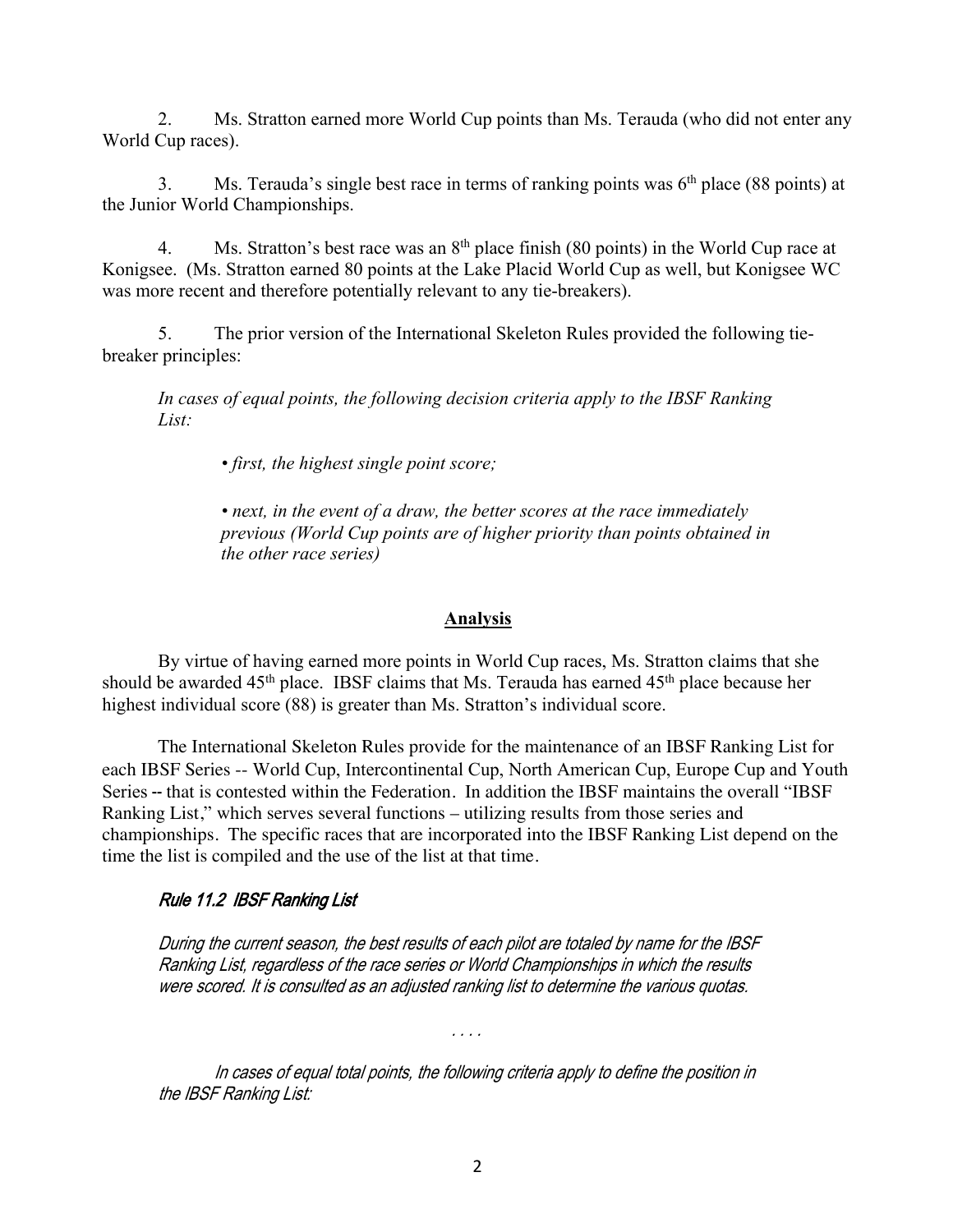1. In general: The number of races scored is equal to the number of World Cup races carried out up to that specific date during the current season. For points 2 to 4 the following applies: World Cup points are of higher priority than points obtained in the other race series.

2. the highest single point score amongst the races taken into consideration (see point 1).

3. Hereinafter, the higher score of the preceding race, which has been counted for the Ranking.

4. Hereinafter, the higher score of the race which has been counted for the Ranking and had taken place before the race under point 3.

### **Ms. Stratton's Interpretation**

Ms. Stratton argues that the phrase "World Cup points are of higher propriety than points obtained in the other race series" means that World Cup points are the first tie-breaker, and that she should be ranked before Ms. Terauda because she has more World Cup points than Ms. Terauda. In support of her argument, she observes that Point 2 specifically references Point 1in its application, and she concludes that the only sensible reading of that incorporation is to give World Cup points express priority over all other points.

That interpretation is problematic because it does not seem to be consistent with the remaining plain language of the rule. The phrase "World Cup points are of higher priority than points obtained in the other race series" does not stand alone as a tie-breaker itself; instead, it clearly applies only to Points 2 through 4. That is, Points 2 through 4 set out the tie-breaker rules, and any ties *within Points 2 through 4* are resolved first by reference to World Cup points, then to points earned in other series. The suggestion that Point 1 is itself a "tie-breaker" is certainly understandable because of the manner in which the list is presented, but the explanatory language does not readily lend itself to application as a tie-breaker itself. Specifically, the language used says that World Cup points are given priority "for points 2 through 4." If IBSF wanted World Cup points to be given absolute priority, the restriction of the phrase "for points 2 through 4" would have been unnecessary. Simply put, if the International Skeleton Rules intended that the first tie-breaker would be World Cup points, there are simpler ways to state that point than the labored construction Ms. Stratton urges.

The first tiebreaker is "the highest single point score amongst the *races taken into consideration*." The phrase "*races taken into consideration*" appears to refer to the races from which points are accumulated for calculation of placement on the IBSF Ranking List. Ms. Terauda has the highest "single point score" of 88 points. Although the rule refers to propriety of World Cup points over "points obtained in the other race series," the phrase "*races taken into consideration*" encompasses races (specifically, World Championships and Junior World Championships) that are outside "series" of races. If the phrase "*races taken into consideration*" encompasses all races from which points are taken to constitute the IBSF Ranking List, then Ms. Terauda's "highest single point score" is therefore higher than Ms. Stratton's "highest single point score."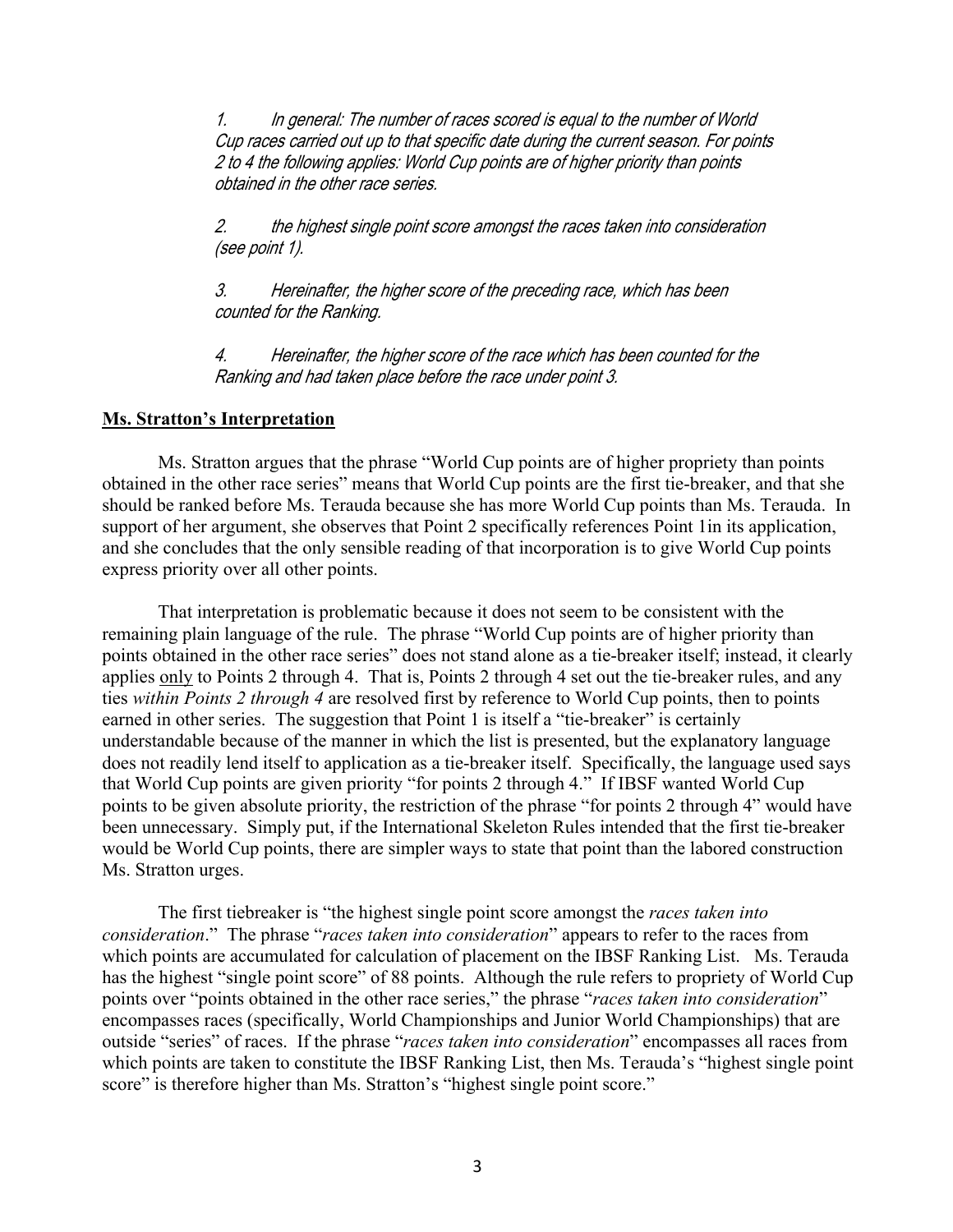### *IBSF's Interpretation*

 IBSF's arguments essentially track the reasoning above as demonstrating that the rule unambiguously requires that the highest point score from *any race* (including Junior World Championships) and not merely the World Cup races be used as the first means of breaking the tie. In addition, IBSF points to an amendment in Rule 11.2 of the 2019 International Skeleton Rules as showing that the intention was only to use World Cup races in the event of a tie between the athlete's respective highest scores from any race.

While that reading is plausible for the reasons set out above, it has its own troubles. The new language of Rule 11.2 refers to World Cup races as having preeminence for resolving ties, and the phrase "amongst the races taken into consideration" could refer to the limited number of races (that is, the number of races equal to the number of World Cup races to that point). That is, if racers have eleven results but there only have been eight World Cup races to that point, "amongst the races taken into consideration" could mean the eight highest results for each athlete. However, that interpretation really leaves the phrase "amongst the races taken into consideration" as entirely superfluous.

In addition, the rule as interpreted by IBSF does not explain how to break a tie between two equal point totals where one of the highest scores comes from a World Championship and the other comes from a World Cup race. That is, the new language only resolves ties where both highest scores are from "race series" and not where, as here, once score does not come from a "race series." Although that specific problem does not appear here, the possibility of that conflict casts doubt on whether the rule was intended to accomplish (or adequately accomplishes) the goal of providing an unambiguous tie-breaking rule. The interpretation suggested by Ms. Stratton, for all its own difficulties, at least provides a means of resolving those potential conflicts.

### **Conclusion and Order**

For the reasons set forth above, the Appeals Tribunal finds that Rule 11.2 is ambiguous. Although the parties resort to rules of construction to support their respective positions, the IBSF International Skeleton Rules themselves direct that ambiguities be resolved in the following manner:

#### *15.3 Interpretation*

*If an article in these Rules should be ambiguously defined so that multiple interpretations are possible, the interpretation should be used that matches the underlying meaning for which the article was written.*

Unfortunately, the phrase "the interpretation should be used that matches the underlying meaning for which the article was written" lends no help in this case as it equally support either reading.

Pursuant to Article 15.2, the Executive Committee has the power to modify the International Skeleton Rules and, in a case such as this, the responsibility to resolve ambiguities to ensure that the application of the rules is clear. Because the current rule is ambiguous and Rule 15.3 does not